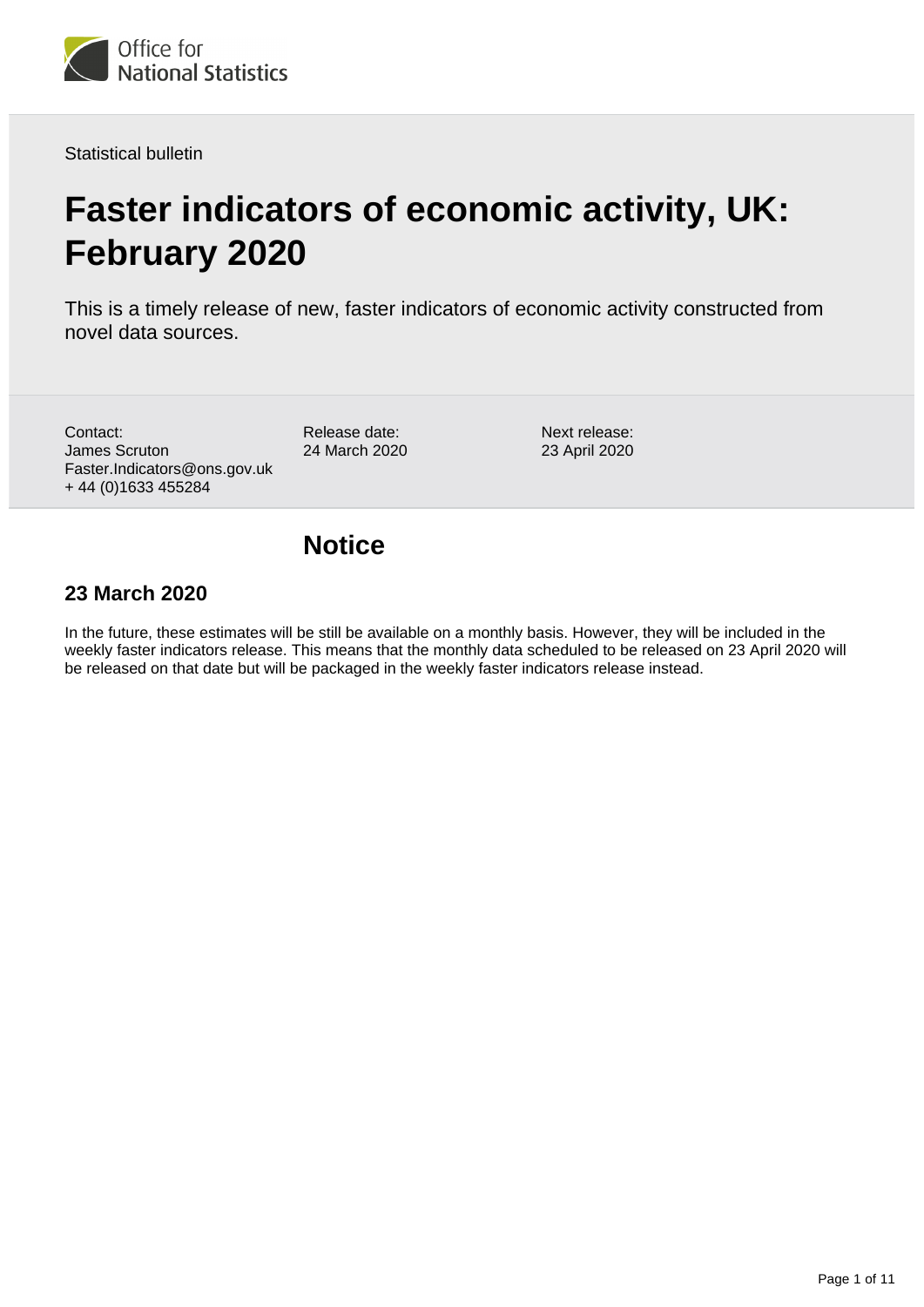# **Table of contents**

- 1. [Main points](#page-2-0)
- 2. [Value Added Tax \(VAT\) returns](#page-2-1)
- 3. [Road traffic](#page-7-0)
- 4. [Shipping](#page-7-1)
- 5. [Faster indicators data](#page-9-0)
- 6. [Glossary](#page-9-1)
- 7. [Measuring the data](#page-9-2)
- 8. [Strengths and limitations](#page-10-0)
- 9. [Related links](#page-10-1)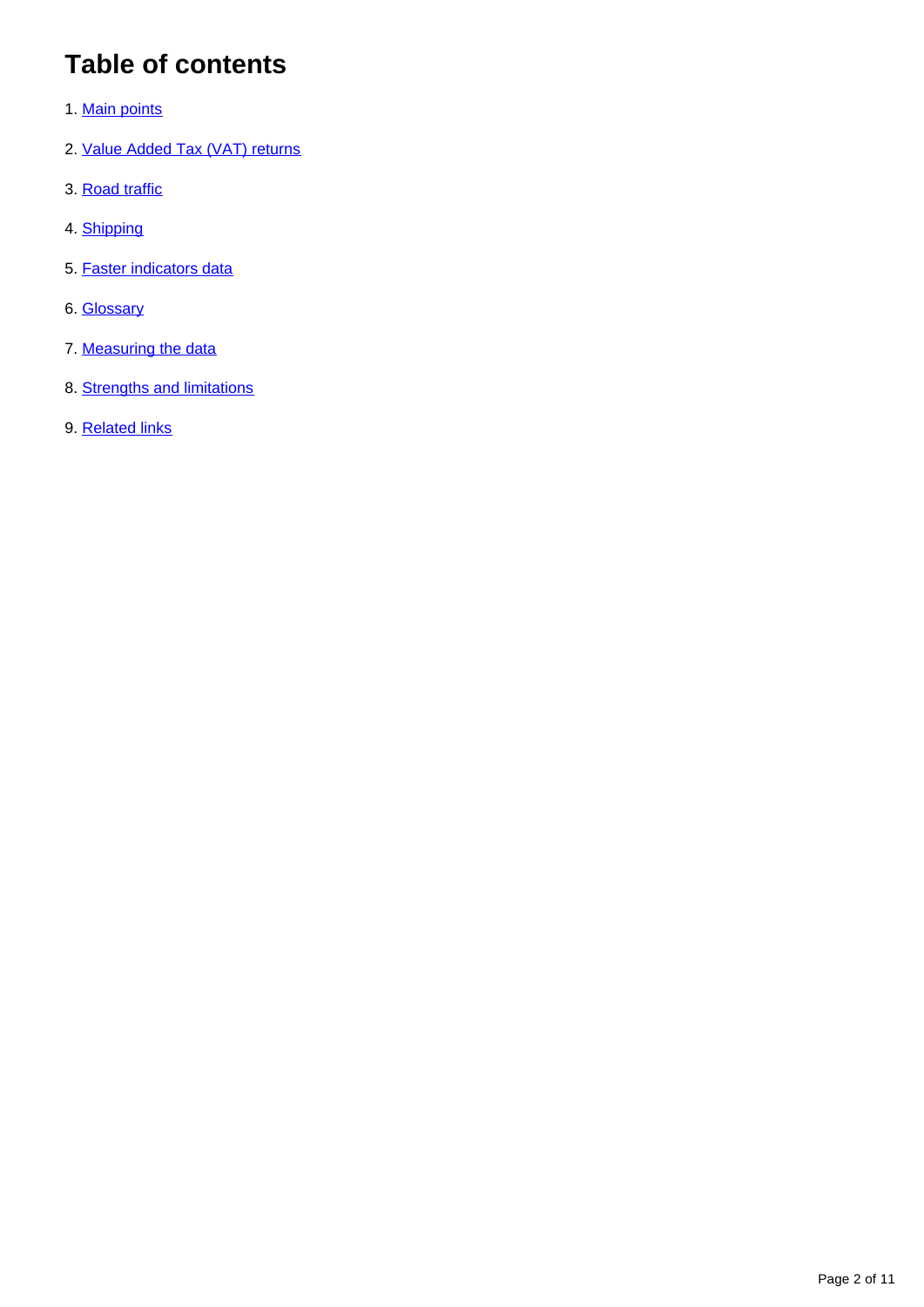# <span id="page-2-0"></span>**1 . Main points**

- In January 2020, the month-on-month turnover diffusion index for the all-industry indicator showed a strong increase, with 52% of businesses reporting an increase in turnover; the corresponding index for expenditure was the same in January 2020 as it was in December 2019.
- Construction had a large decrease in its diffusion index, with only 36% of businesses reporting an increase in turnover in February 2020.
- The number of new Value Added Tax (VAT) reporters increased slightly in February 2020.
- In February 2020, of the available industry sectors, agriculture had a large increase in its diffusion index, with 66% of businesses reporting an increase in turnover.
- The number of large vehicles (over 11.66 metres) on major roads in England fell slightly in January 2020.
- The number of ship visits to UK ports and port traffic both decreased in February 2020 compared with January 2020.

# <span id="page-2-1"></span>**2 . Value Added Tax (VAT) returns**

### **VAT heatmap**

The heatmap is a visualisation of the diffusion indices that can be useful for identifying patterns in the VAT data.

The VAT indices are colour coded based on their standard deviation from the mean across the time series. Larger deviations are more darkly coloured, with red representing negative change and teal representing positive change.

Only three industries have enough reporters to be able to compile monthly diffusion indices within a month of the reporting period (February 2020 in this release):

- agriculture, forestry and fishing
- construction
- wholesale and retail trade

Monthly diffusion indices for other industries and the all-industries measure, containing many more VAT reporters, are available up to January 2020 in this release.

Quarterly data are not yet available for 2020.

**Figure 1: In February 2020, agriculture was higher than average when compared to the previous month, and construction and retail were higher than average when compared to the same month a year ago**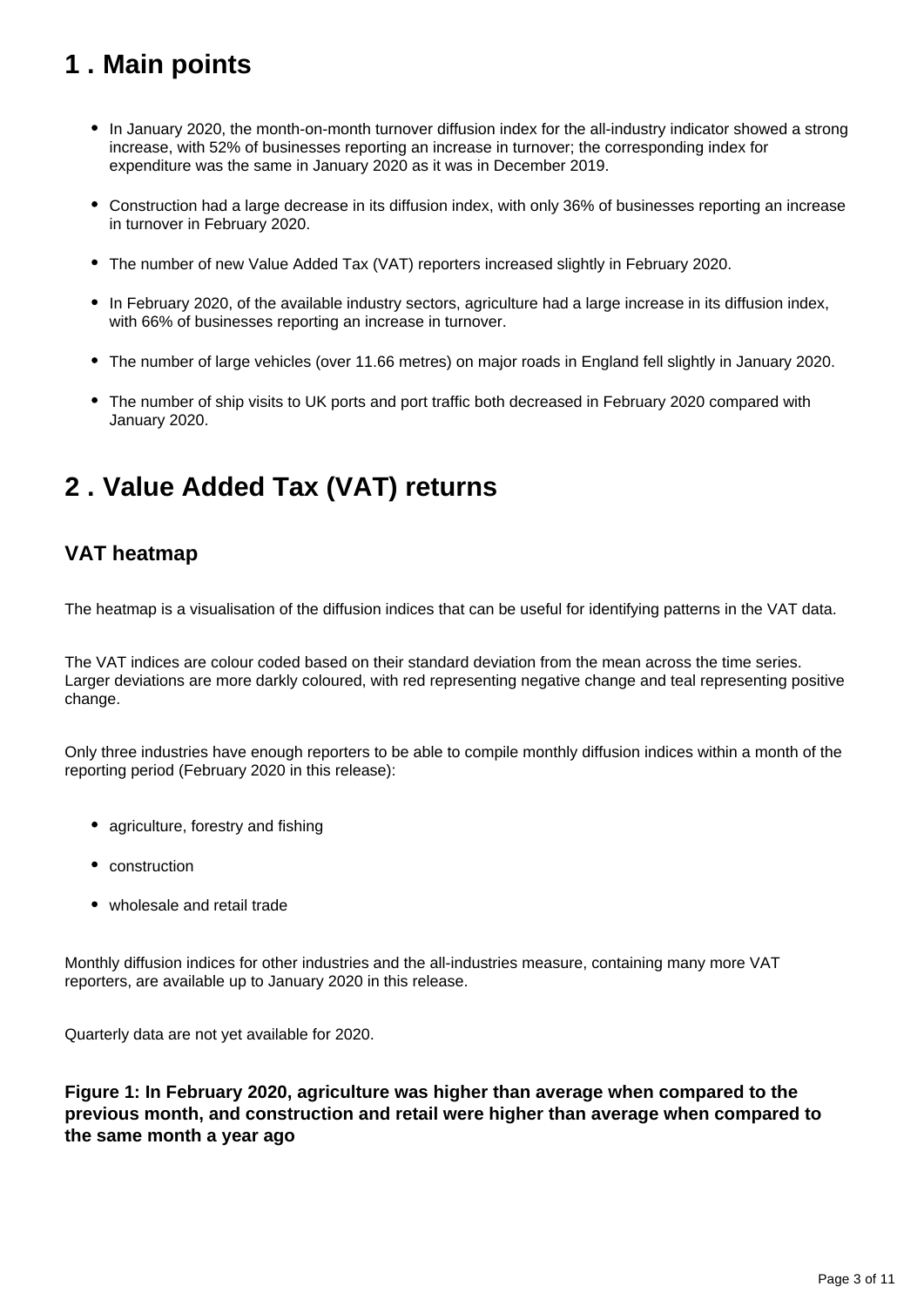When compared with the previous month (month-on-month), in February 2020 the agriculture diffusion index was significantly higher than its historical average, the construction index was lower than its historical average and retail was around its historical average.

Relative to the same month a year ago (month-on-year-ago), the agriculture diffusion index was around its historical average, and the indices for construction and wholesale and retail were higher than their historical averages.

The January 2020 diffusion index for all industries shows that month-on-month was slightly higher than its historical average and month-on-year-ago was slightly lower.

### **February monthly data**

Only wholesale and retail trade, construction, and agriculture have monthly VAT diffusion indices for February 2020 in this release. Note that the number of VAT reporters in the latest period will be considerably smaller than the number of reporters in the previous periods and will be revised in subsequent releases. These early estimates can be volatile until they are revised next month.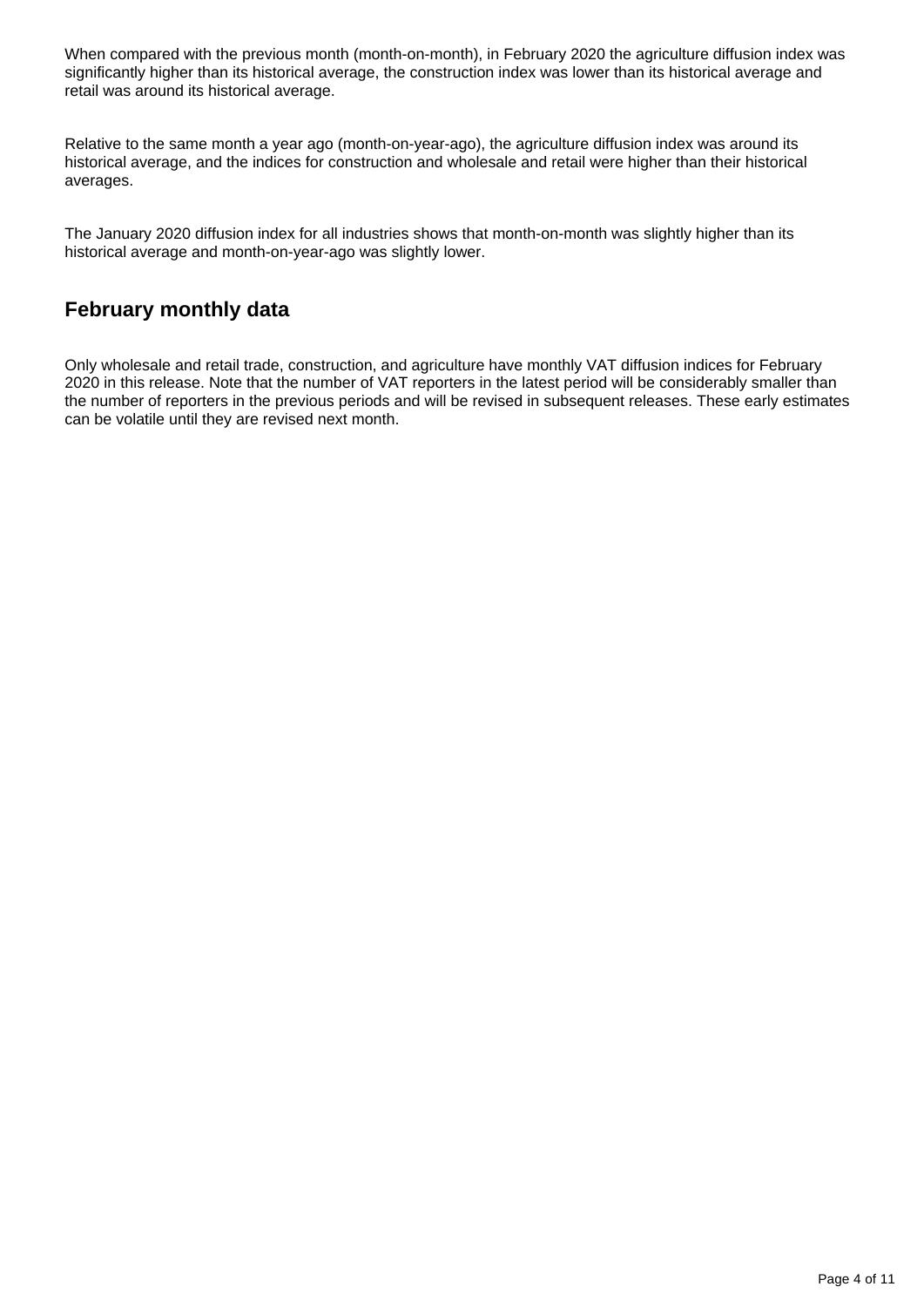### **Figure 2: The turnover diffusion index for agriculture increased in February 2020, while construction decreased**

### **Month-on-month turnover diffusion indices, seasonally adjusted, February 2020**

### Figure 2: The turnover diffusion index for agriculture increased in February 2020, while construction decreased

Month-on-month turnover diffusion indices, seasonally adjusted, February 2020



#### **Source: HM Revenue and Customs – Value Added Tax returns**

#### **Notes:**

- 1. All industries are unweighted: each firm contributing to the index has the same weight regardless of turnover, size or industry.
- 2. Data in the latest period is provisional, and is likely to be revised in subsequent releases.

Figure 2 shows the provisional (month one) estimates for February 2020.

Of the available sectors, agriculture had a large increase in its diffusion index, to 0.16, while construction had a large decrease, to negative 0.14. Wholesale and retail remained stable at 0.00.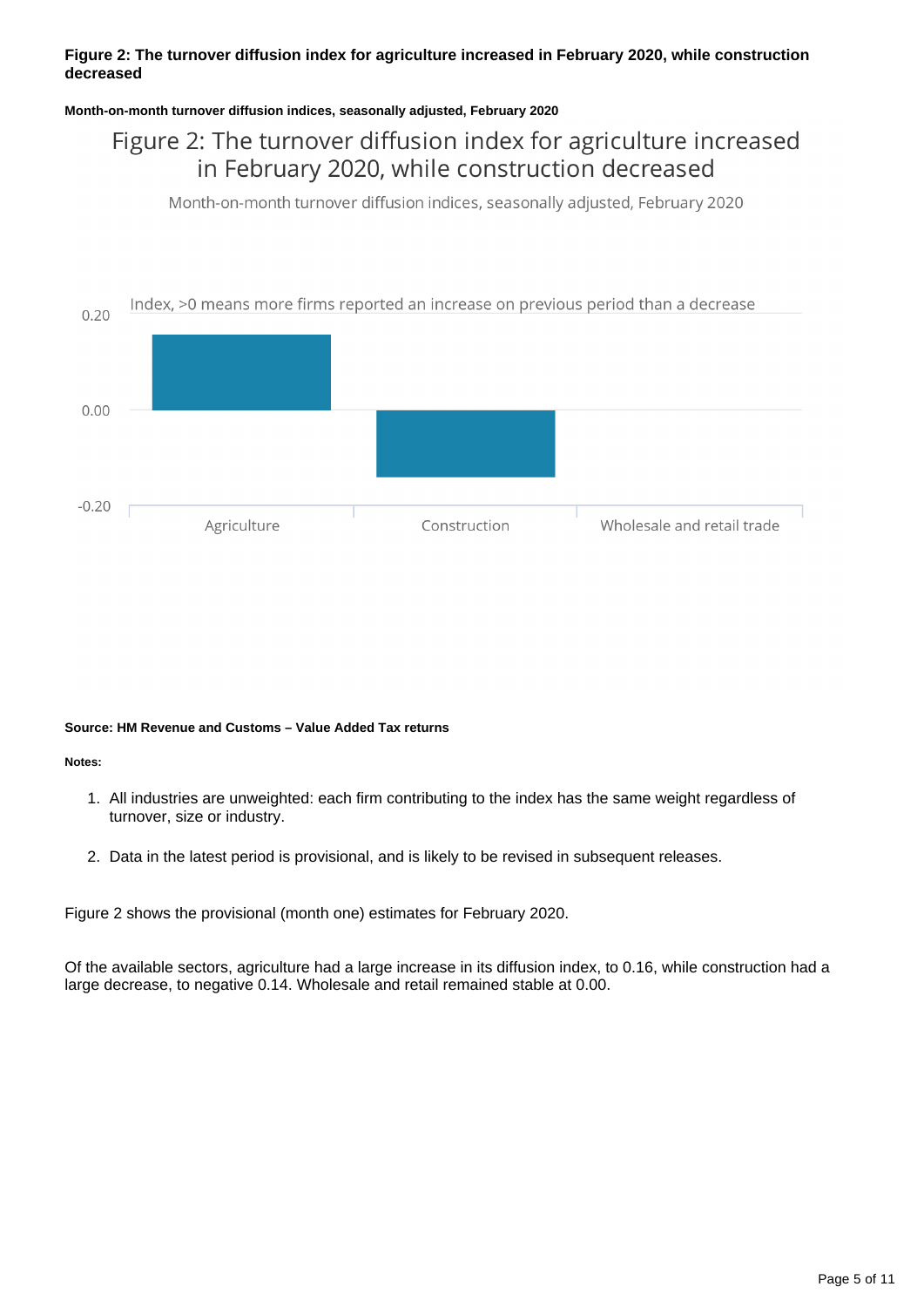### **Figure 3: The number of new VAT reporters decreased in February 2020**

#### **Number of new VAT reporters, seasonally adjusted, all industries, January 2015 to February 2020**

## Figure 3: The number of new VAT reporters decreased in February 2020

Number of new VAT reporters, seasonally adjusted, all industries, January 2015 to February  $2020$ 



#### **Source: HM Revenue and Customs – Value Added Tax returns**

These data relate to the number of new businesses that have registered for VAT in this period, and they are thought to relate to the overall creation of and increase in business activity in the economy. The number of new VAT reporters increased by 1,460 in February after a fall in January.

### **January monthly data**

All-industry data are available for January 2020.

It should be noted that monthly data are biased towards industries that make monthly repayment claims. Therefore, the all-industry figures are not necessarily representative of the entire economy. More information on the [use of VAT data](https://datasciencecampus.ons.gov.uk/faster-indicators-of-uk-economic-activity/) can be found in this separate article.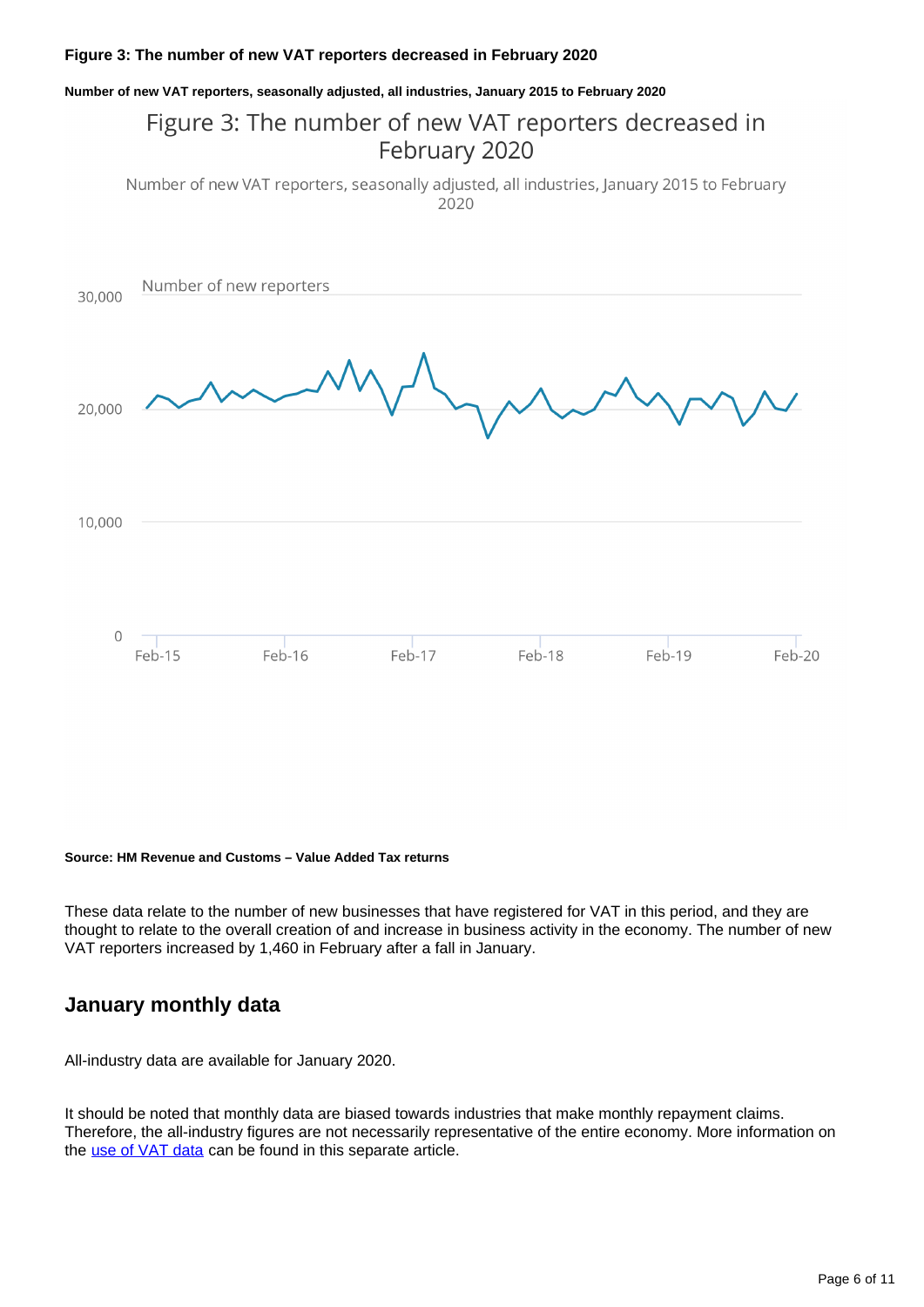### **Figure 4: The all-industry month-on-month turnover diffusion index showed a strong increase in January 2020**

#### **Month-on-month turnover and expenditure diffusion indices, seasonally adjusted, January 2019 to January 2020**

### Figure 4: The all-industry month-on-month turnover diffusion index showed a strong increase in January 2020

Month-on-month turnover and expenditure diffusion indices, seasonally adjusted, January 2019 to January 2020



#### **Source: HM Revenue and Customs – Value Added Tax returns**

#### **Notes:**

1. All industries are unweighted: each firm contributing to the index has the same weight regardless of turnover, size, or industry.

The month-on-month turnover diffusion index was positive in January 2020 for the first time since September 2019, with a strong movement to 0.02. The index for expenditure remained the same as in December 2019, at negative 0.01.

Within the industrial sectors, the greatest increase in turnover was seen in mining and quarrying, at 0.09, and the largest decrease was in other service activities, at negative 0.10.

The greatest increase in the expenditure index was in human health and social work, at 0.05, and the largest decreases were seen in mining and quarrying and public administration and defence, both at negative 0.08.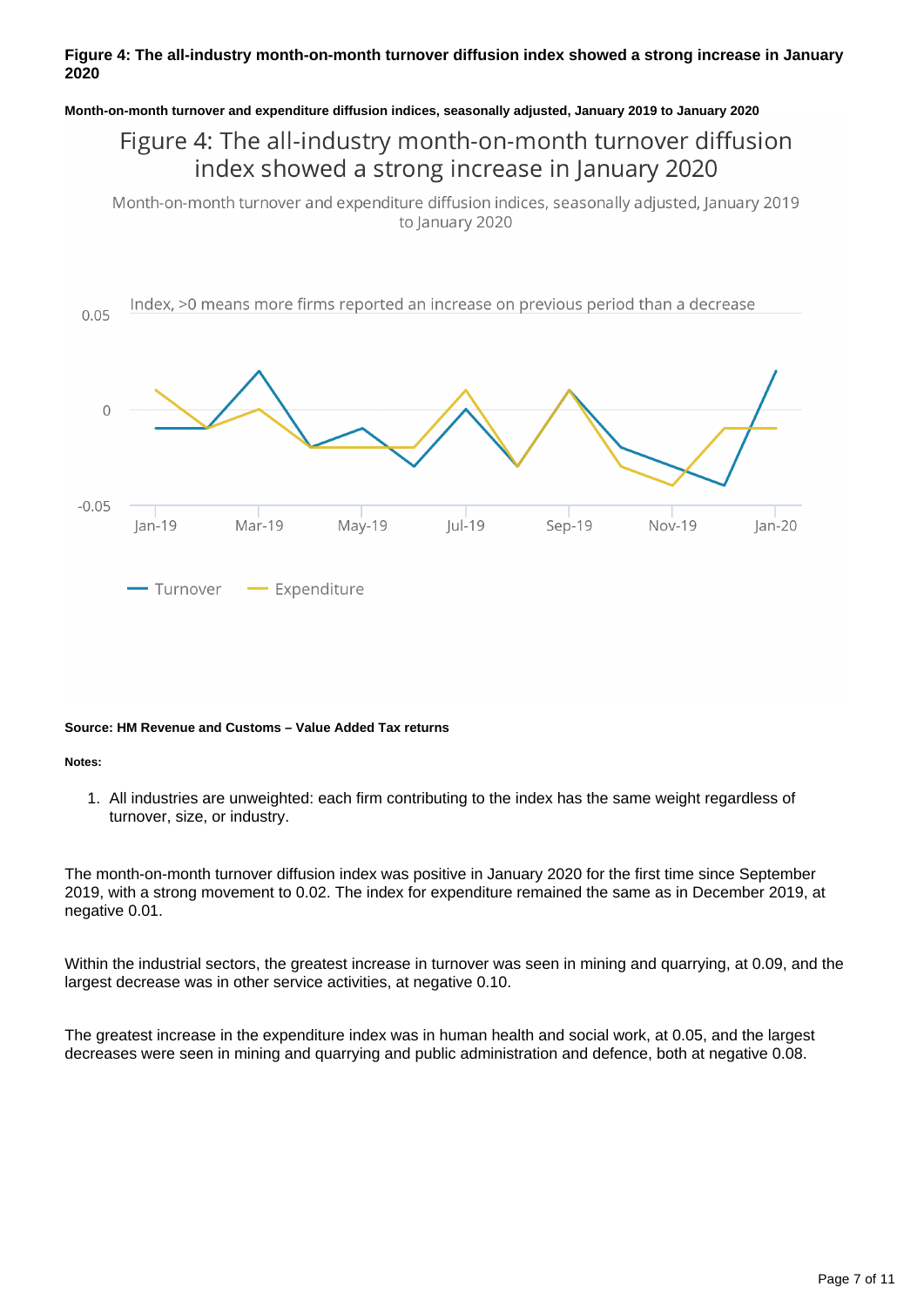## <span id="page-7-0"></span>**3 . Road traffic**

### **Figure 5: The number of large vehicles on English roads fell in January 2020**

**Index of average road traffic counts, January 2019 = 100 , seasonally adjusted, January 2019 to January 2020**

## Figure 5: The number of large vehicles on English roads fell in January 2020

Index of average road traffic counts, January 2019 = 100, seasonally adjusted, January 2019 to January 2020



#### **Source: Highways England – Road traffic sensor data**

We expect larger vehicles (over 6.6 metres in length) such as lorries to be more closely related to the movement of goods than smaller vehicles (such as cars), as found in [Faster indicators of UK economic activity: road traffic](https://datasciencecampus.ons.gov.uk/projects/faster-indicators-of-uk-economic-activity-road-traffic-data-for-england/)  [data for England](https://datasciencecampus.ons.gov.uk/projects/faster-indicators-of-uk-economic-activity-road-traffic-data-for-england/).

In January 2020, the average traffic counts of large vehicles on major roads in England remained relatively stable. The counts of vehicles over 11.66 metres fell very slightly by negative 0.66%, and those between 6.6 metres and 11.66 metres fell by negative 0.46%.

## <span id="page-7-1"></span>**4 . Shipping**

This section discusses the shipping indicators based on counts of all vessels, cargos and tankers to February 2020. We have also published [weekly exactEarth shipping data](https://www.ons.gov.uk/economy/economicoutputandproductivity/output/datasets/weeklyshippingindicators) for cargo and tankers for March 2020.

The data for shipping presented here are not comparable with those given in previous releases. Following a review, we have changed the source of these data and improved the methodology used to produce them. We aim to increase the length of these time series in future releases.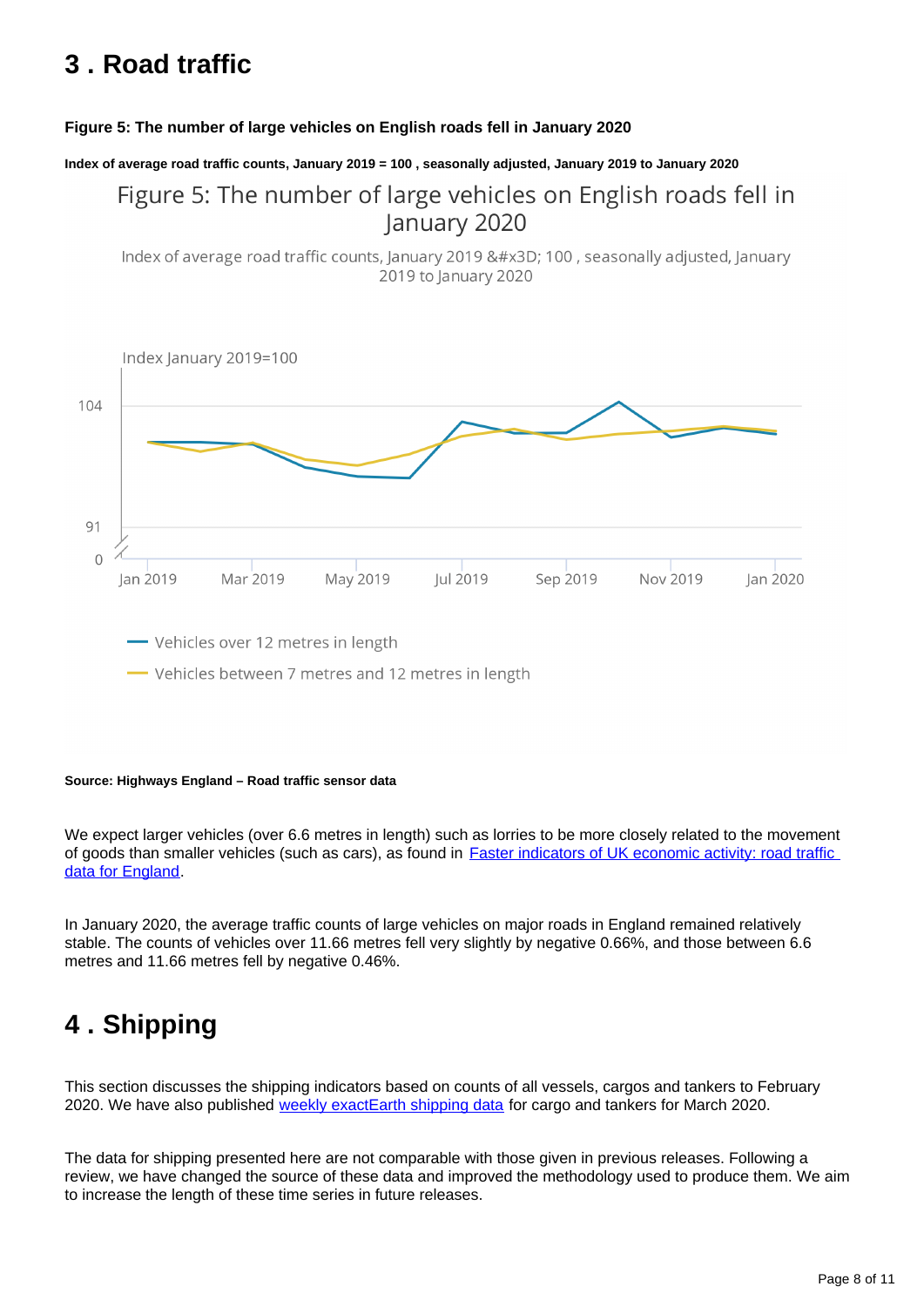As this is the first time we have published shipping data for the most recent complete calendar month, we have not yet determined the magnitude of any future revisions to this period. Users should therefore treat the February data with caution.

As discussed in **[Faster indicators of UK economic activity: shipping](https://datasciencecampus.ons.gov.uk/projects/faster-indicators-of-uk-economic-activity-shipping/)**, we expect the shipping indicators to be related to the import and export of goods.

### **Figure 6: The number of visits to UK ports and port traffic both decreased in February 2020 compared with January 2020**

**Number of visits to UK ports and port traffic (number of unique ships), non-seasonally adjusted, October 2019 to February 2020**

Figure 6: The number of visits to UK ports and port traffic both decreased in February 2020 compared with January 2020

Number of visits to UK ports and port traffic (number of unique ships), non-seasonally adjusted, October 2019 to February 2020



#### **Source: exactEarth**

In February 2020, compared with January 2020, the total number of ship visits to UK ports decreased by 7.17%, of which cargo and tanker visits decreased by 3.70%. Total port traffic decreased by 11.83% for all ships and decreased by 10.39% for cargos and tankers.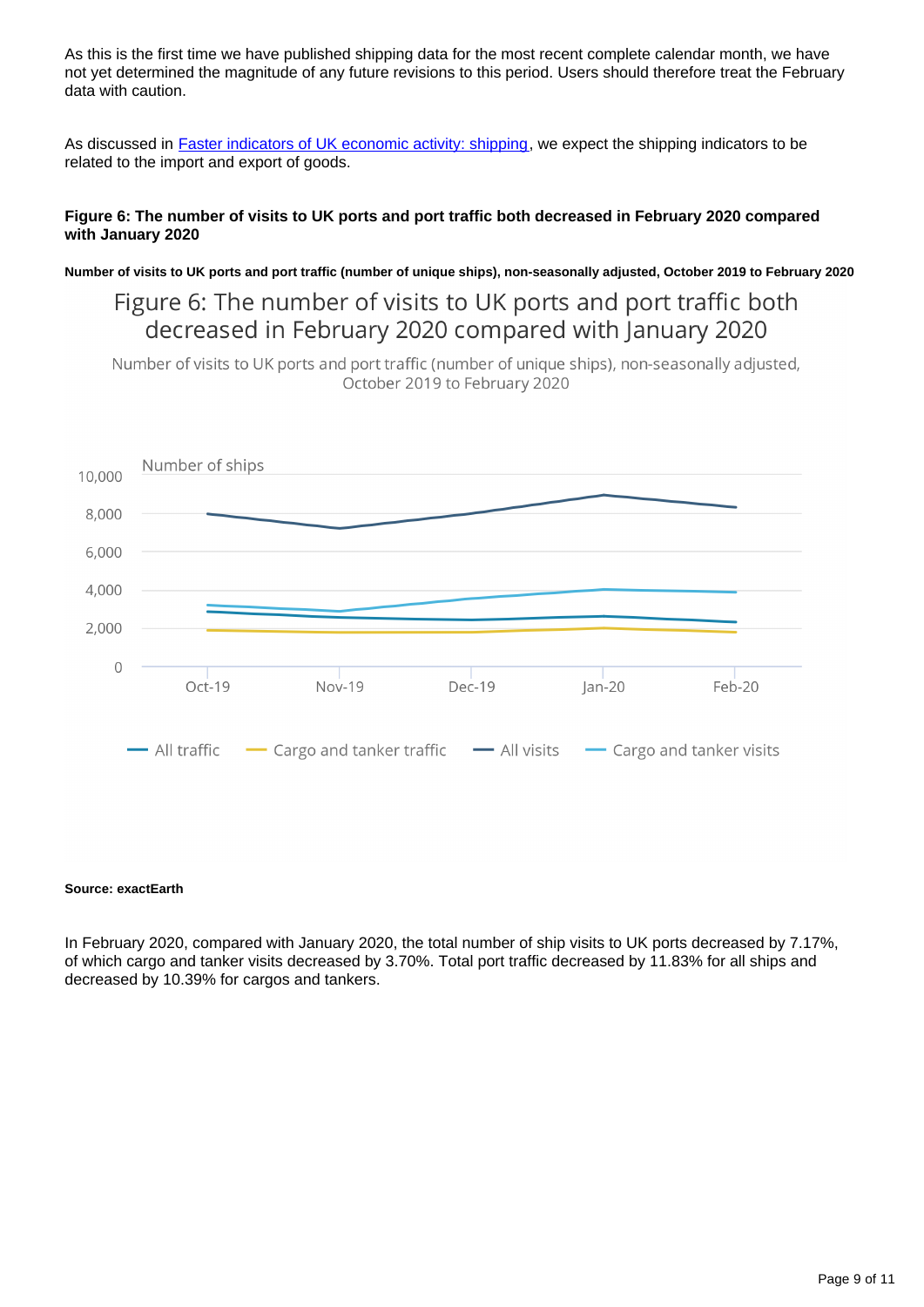## <span id="page-9-0"></span>**5 . Faster indicators data**

[Economic activity, faster indicators, UK](https://www.ons.gov.uk/economy/economicoutputandproductivity/output/datasets/economicactivityfasterindicatorsuk)

Dataset | Released 24 March 2020

Data on shipping, road traffic, and Value Added Tax (VAT) data from HM Revenue and Customs (HMRC).

[Weekly shipping indicators](https://www.ons.gov.uk/economy/economicoutputandproductivity/output/datasets/weeklyshippingindicators)

Dataset | Released 19 March 2020 Weekly shipping data for the UK, associated with the faster indicators of UK economic activity.

# <span id="page-9-1"></span>**6 . Glossary**

## **Diffusion index**

The diffusion index tracks the growth in turnover and expenditure of firms. It is constructed to lie between negative one and one. For example, if all firms report an increase in turnover or expenditure in the latest period relative to the base period, the index would be one.

### **Expenditure**

The spending of resources for use in business processes.

### **Turnover**

The turnover of a company is the value of the goods or services sold during a particular time period.

## **Value Added Tax (VAT)**

VAT-registered businesses must charge VAT on their goods or services and may reclaim any VAT they have paid on business-related goods or services, which must be reported to HM Revenue and Customs (HMRC) via a VAT Return.

## <span id="page-9-2"></span>**7 . Measuring the data**

### **Release notice**

In the future, these estimates will be still be available on a monthly basis. However, they will be included in the weekly faster indicators release. This means that the monthly data scheduled to be released on 23 April 2020 will be released on that date but will be packaged in the weekly faster indicators release instead.